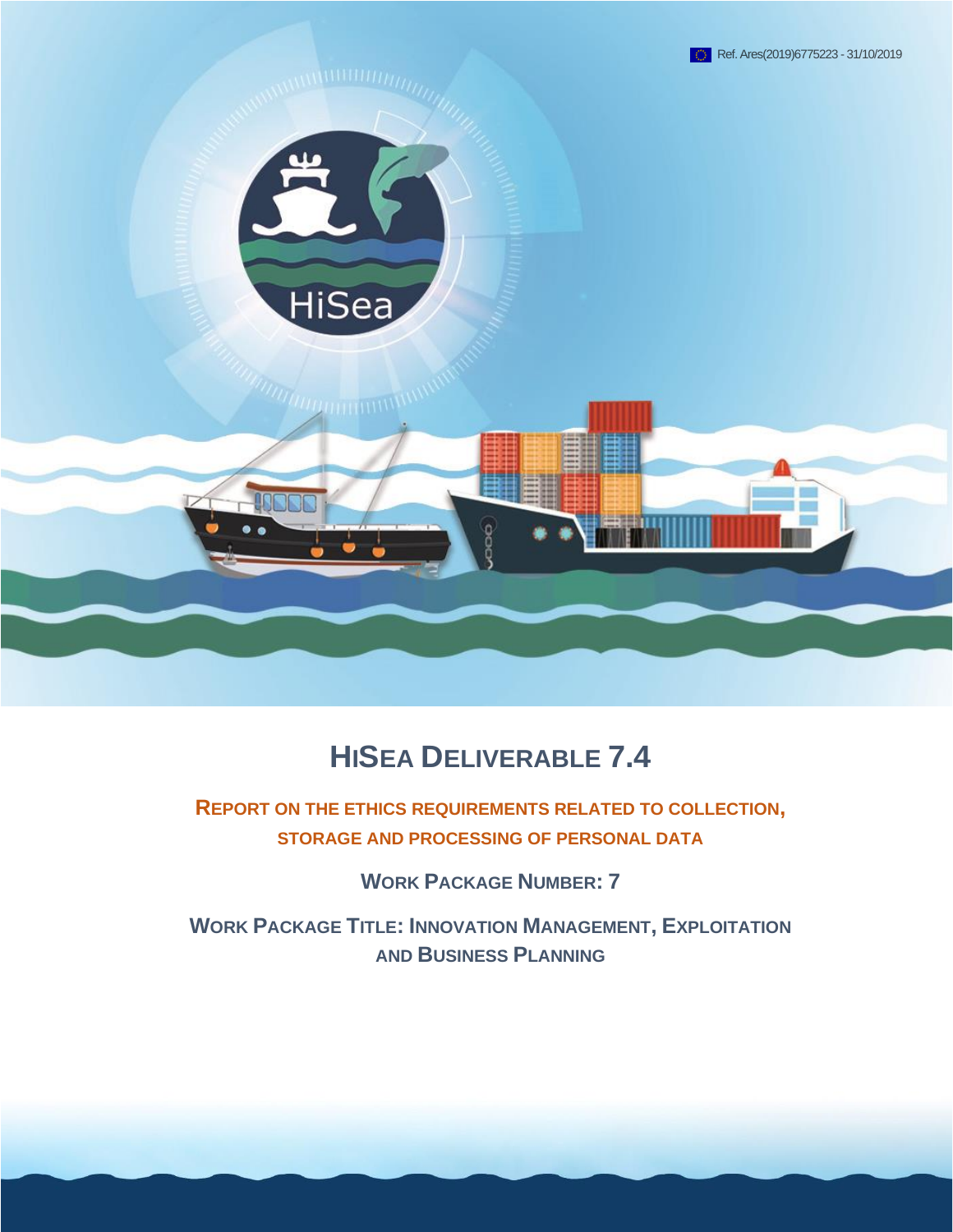

| <b>HISea Project Information</b>  |                                                                                           |  |
|-----------------------------------|-------------------------------------------------------------------------------------------|--|
| <b>Project full title</b>         | High Resolution Copernicus-Based Information Services at Sea for Ports and<br>Aquaculture |  |
| <b>Project acronym</b>            | HiSea                                                                                     |  |
| <b>Grant agreement number</b>     | 821934                                                                                    |  |
| <b>Project coordinator</b>        | Dr. Ghada El Serafy                                                                       |  |
| Project<br>start date<br>duration | and $1st$ January 2019, 30 months                                                         |  |
| <b>Project website</b>            | https://hiseaproject.com/                                                                 |  |

| <b>Deliverable Information</b> |                                                                                                                                                                                                                                                                                                                                                                                                                                                                                                                                                                                                                                                                                                             |  |
|--------------------------------|-------------------------------------------------------------------------------------------------------------------------------------------------------------------------------------------------------------------------------------------------------------------------------------------------------------------------------------------------------------------------------------------------------------------------------------------------------------------------------------------------------------------------------------------------------------------------------------------------------------------------------------------------------------------------------------------------------------|--|
| Work package number            | 7                                                                                                                                                                                                                                                                                                                                                                                                                                                                                                                                                                                                                                                                                                           |  |
| Work package title             | Innovation Management, Exploitation and Business Planning                                                                                                                                                                                                                                                                                                                                                                                                                                                                                                                                                                                                                                                   |  |
| Deliverable number             | 7.4                                                                                                                                                                                                                                                                                                                                                                                                                                                                                                                                                                                                                                                                                                         |  |
| <b>Deliverable title</b>       | Report on the ethics requirements related to collection, storage and<br>processing of personal data                                                                                                                                                                                                                                                                                                                                                                                                                                                                                                                                                                                                         |  |
| <b>Description</b>             | This deliverable will address the requirements related to collection, storage<br>and processing of personal data. The document will include the main issues<br>(e.g. obtaining ethical approvals for the collection of personal data by the<br>competent National Data Protection authority) that need to be taken into<br>account by the partners when dealing with the data protection and privacy<br>aspects. This document will also provide guidance for the identification of<br>the privacy and data protection aspects and how such issues need to be<br>dealt with in the project along with a description of the measures that need<br>to be taken in order to comply with the relevant EU rules. |  |
| Lead beneficiary               | Ascora                                                                                                                                                                                                                                                                                                                                                                                                                                                                                                                                                                                                                                                                                                      |  |
| Lead Author(s)                 | Danny Pape                                                                                                                                                                                                                                                                                                                                                                                                                                                                                                                                                                                                                                                                                                  |  |



This project has received funding from the European Union's Horizon 2020 research and innovation programme under grant agreement No 821934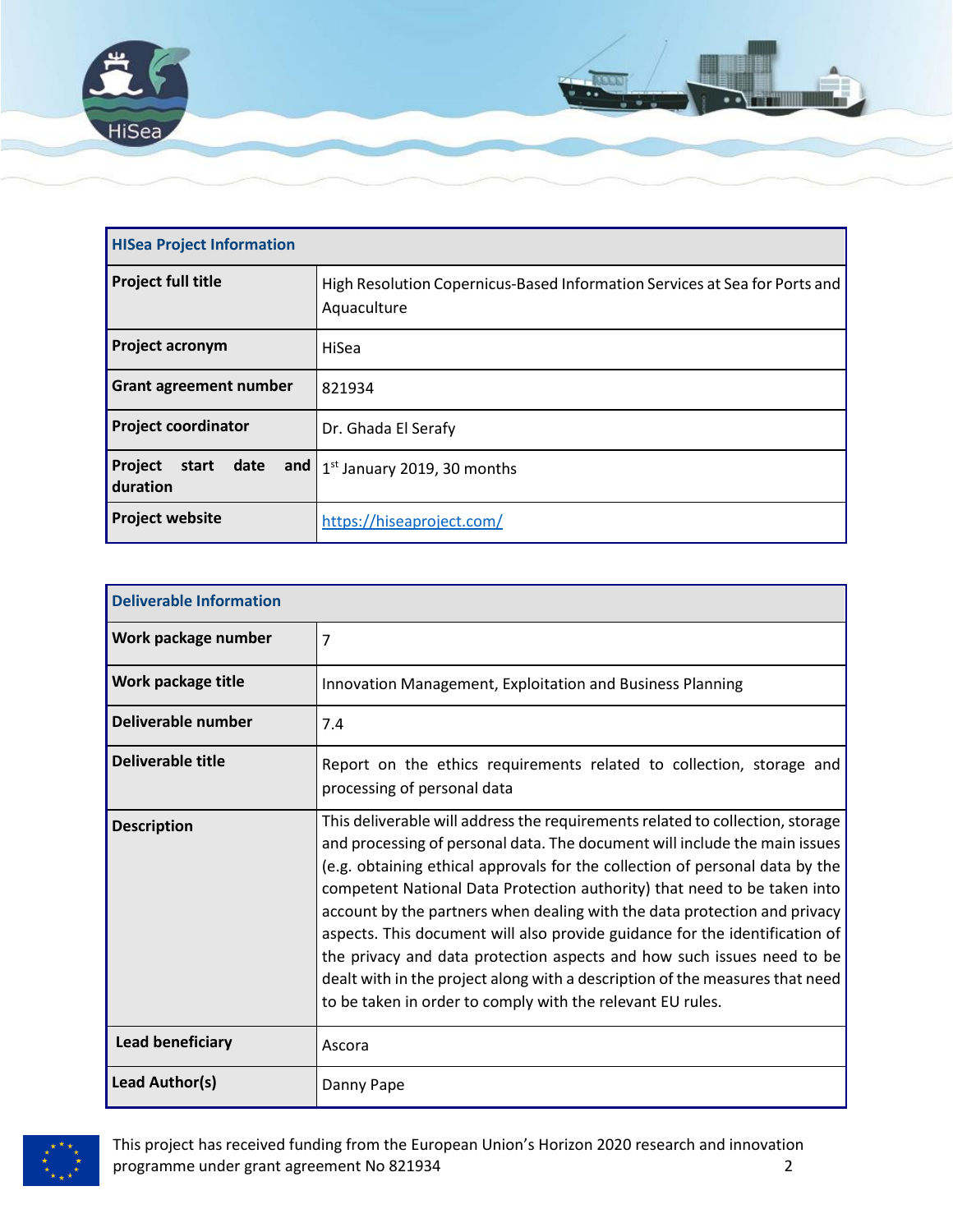

| Contributor(s)                                                                                                                                                                                                      | Bracha Ehrman |
|---------------------------------------------------------------------------------------------------------------------------------------------------------------------------------------------------------------------|---------------|
| <b>Revision number</b>                                                                                                                                                                                              | 3             |
| <b>Revision Date</b>                                                                                                                                                                                                | 31/10/2019    |
| Status (Final (F), Draft (D), Final<br><b>Revised Draft (RV))</b>                                                                                                                                                   |               |
| Dissemination level (Public   PU<br>(PU), Restricted to other<br>program participants (PP),<br>Restricted to a group<br>specified by the consortium<br>(RE), Confidential<br>for<br>consortium members only<br>(CO) |               |

| <b>Document History</b> |            |                                              |               |
|-------------------------|------------|----------------------------------------------|---------------|
| <b>Revision</b>         | Date       | <b>Modification</b>                          | <b>Author</b> |
| 0.1                     | 02/09/2019 | create structure, edit content<br>Danny Pape |               |
| 0.2                     | 22/10/2019 | Bracha Ehrman<br>Review, edit                |               |
| 0.3                     | 30/10/2019 | Address comments and review editing, edit    | Adi Shoval    |
|                         |            |                                              | Danny Pape    |
| 0.4                     | 30/10/2019 | Review                                       | Sandra Gaytan |
|                         |            |                                              |               |
|                         |            |                                              |               |

| <b>Approvals</b>   |                     |                     |            |                             |
|--------------------|---------------------|---------------------|------------|-----------------------------|
|                    | <b>Name</b>         | <b>Organisation</b> | Date       | <b>Signature (initials)</b> |
| <b>Coordinator</b> | Dr. Ghada El Serafy | <b>Deltares</b>     | 31/10/2019 | GS                          |
| <b>WP Leaders</b>  | Simon van Dam       | Agora               | 31/10/2019 | SvD                         |

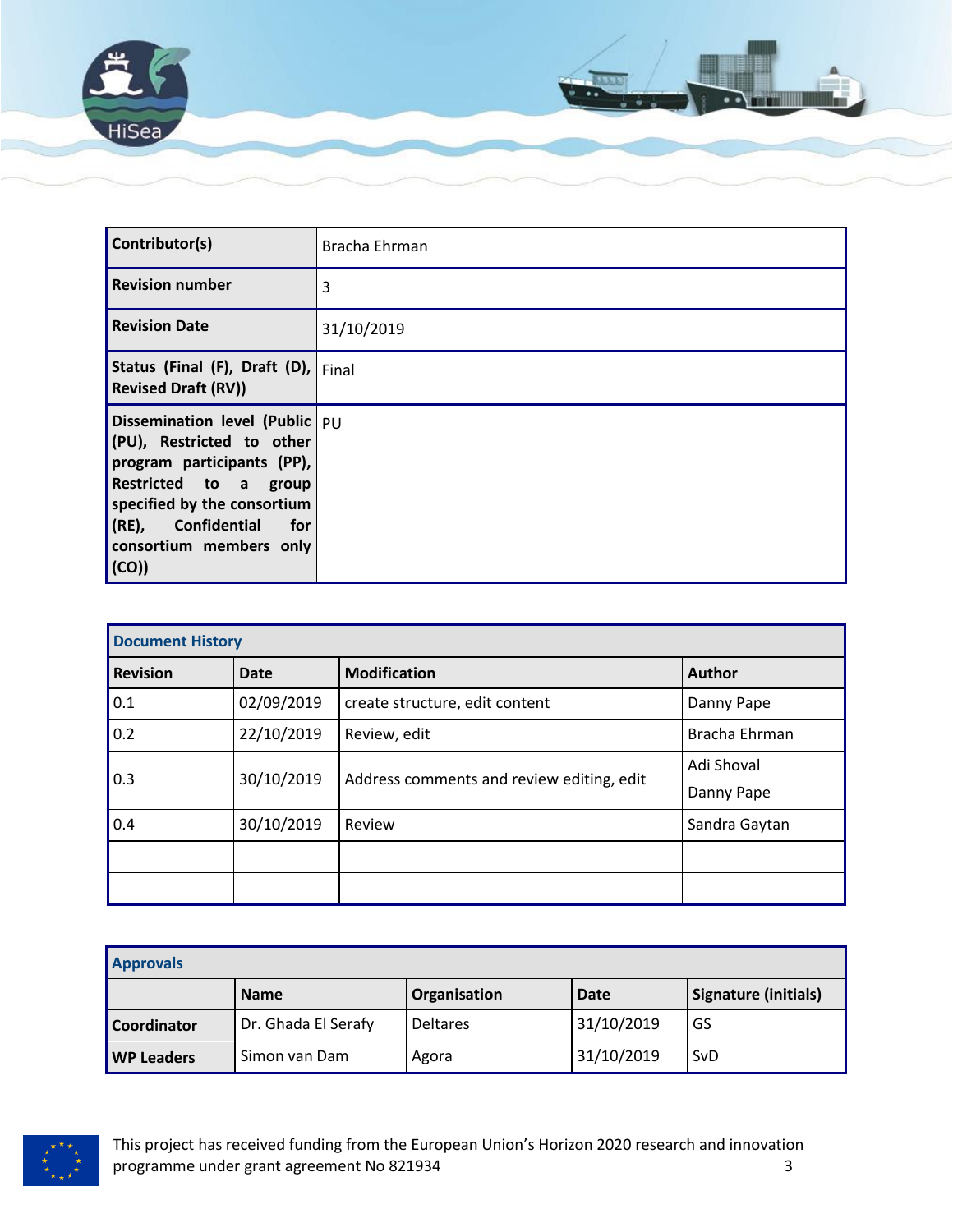

## <span id="page-3-0"></span>Executive Summary

This document highlights the main ethical issues arising during the development and research phases, especially with regards to the involvement of end-users in the design and use of the HiSea Platform. HiSea will require access to the user's personal data and tracking of their data searches to optimise and accelerate other model requests. Recommendations to ensure data protection and privacy from a regulatory and ethical perspective are provided within a guideline for developers.

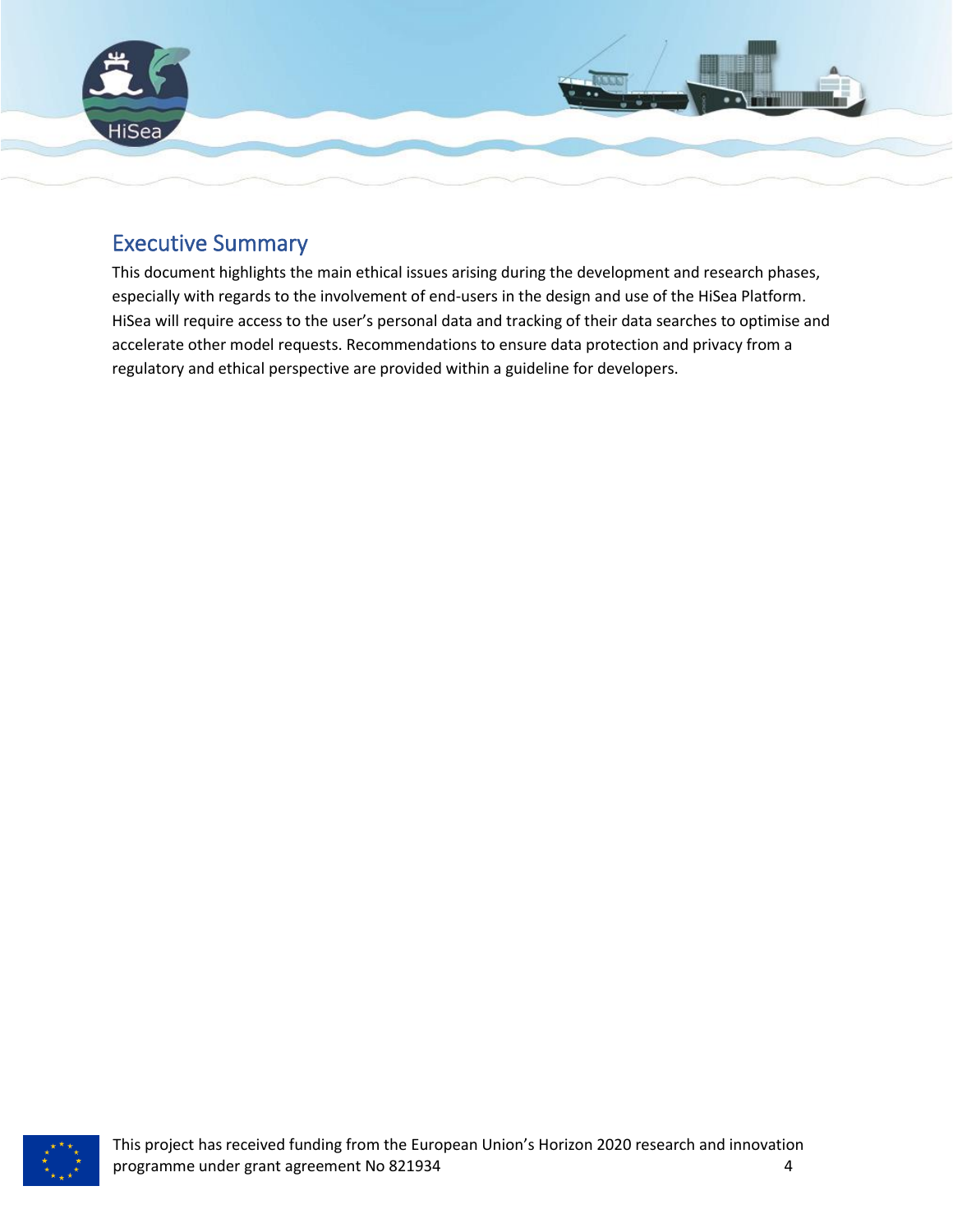

| $3^{\circ}$ |  |  |  |  |
|-------------|--|--|--|--|
|             |  |  |  |  |
|             |  |  |  |  |

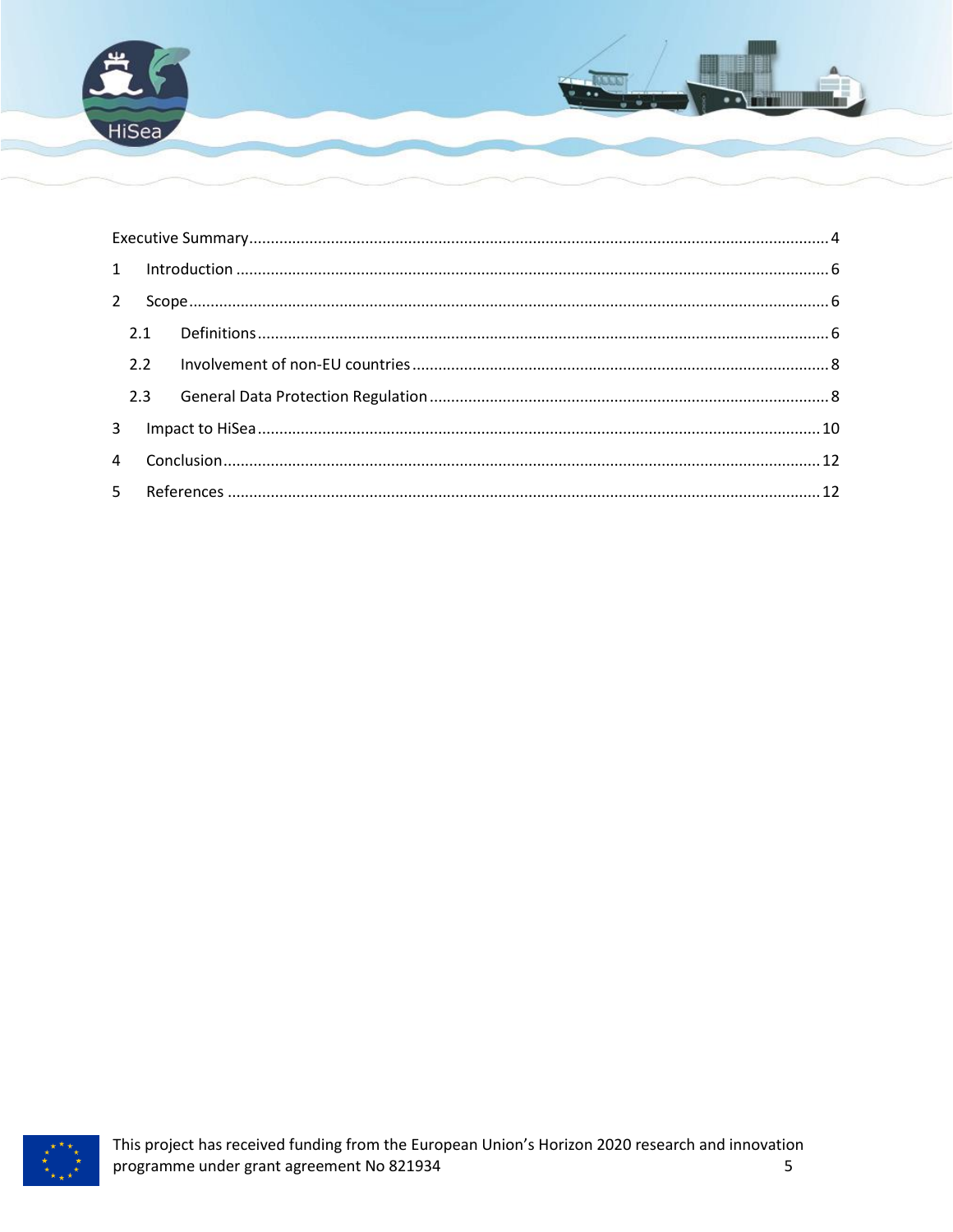

## <span id="page-5-0"></span>1 Introduction

The HiSea project is developing advanced data services tailored to its users' needs. The services are enabled by a platform developed in the project which can provide these services through knowledge generated by data retrieved from the COPERNICUS system. The greatest asset of an online platform is its users. Therefore, it is very important to protect the personal data of the users at all times and, in case of a breach in protection, to handle the situation transparently.

However, this also represents a great responsibility, particularly in the safeguarding of personal data. There are different critical stages where personal information is managed. Some examples include the registration step, and the creation of a hierarchy of roles and users for controlling the access to restricted resources in the platform.

Deliverable 7.4 Report on the ethics requirements related to the collection, storage and processing of personal data, is aimed primarily at project developers and describes the specific requirements that will guide their work while developing the HiSea platform.

This deliverable is broken down into the following sections:

Section 2: Scope of the relevant data protection regulation

Section 3: Impact of the regulation on HiSea

Section 4: Conclusions

## <span id="page-5-1"></span>2 Scope

In order to define the scope of ethical issues which must be addressed by the HiSea project, the following subsections provide a brief overview of the common but often misleading terminology as well as information about non-EU partners and the General Data Protection Regulation 2016/679 ("GDPR").

### <span id="page-5-2"></span>2.1 Definitions

### **Privacy**

Westin defines privacy as "the claim of individuals, groups, or institutions to determine for themselves when, how, and to what extent information about them is communicated to others" [We67].

The scope and consent of what is considered to be "private" differ among cultures and individuals but share basic common themes. Privacy may, therefore, include anonymity, the wish to be unidentified in some cases. When an element within an IT-system such as HiSea is referred to as being "private", it usually means that it may be considered as being especially important or sensitive on a personal level to the individual. The degree to which private information is exposed therefore depends on how the public will receive this information, which differs from place to place and over time. Privacy may intersect with

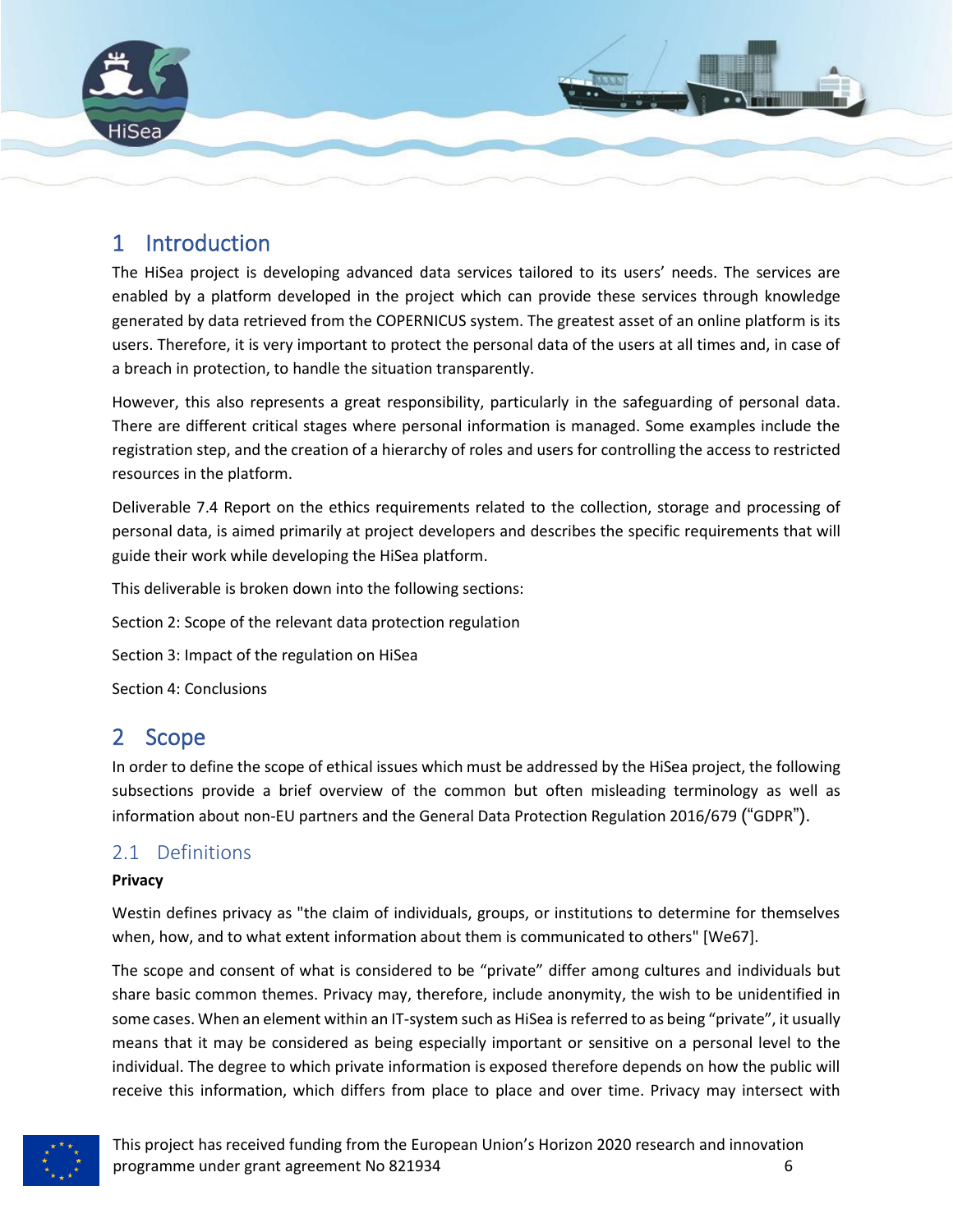

security aspects, including, e.g., the concepts of appropriate use, as well as protection of information. Almost all countries have laws which in some way limit privacy.

The importance of privacy has been highlighted by the on-going discussions about PRISM and Tempora (NSA surveillance scandal, June 2013), and the large impact this issue has on society and the digital sector even a few years later, have been revealed. The broad absence of privacy in this domain and the discussion connected to it, have shown the need for IT systems to respect privacy in order to form a base for a trusty environment.

### **Personal Data**

Personal data means any information relating to an identified or identifiable natural person ('data subject'); an identifiable natural person is one who can be identified, directly or indirectly, in particular by reference to an identifier such as a name, an identification number, location data, an online identifier or to one or more factors specific to the physical, physiological, genetic, mental, economic, cultural or social identity of that natural person according to Article 4(1) of GDPR (Regulation (EU) 2016/679).

#### **Processing**

'Processing' means any operation or set of operations which is performed on personal data or on sets of personal data, whether or not by automated means, such as collection, recording, organisation, structuring, storage, adaptation or alteration, retrieval, consultation, use, disclosure by transmission, dissemination or otherwise making available, alignment or combination, restriction, erasure or destruction according to Article 4(1) of GDPR (Regulation (EU) 2016/679).

#### **Data Privacy**

The term privacy may be used for different things in different contexts. Different people, cultures, and nations have a wide variety of expectations about what privacy covers or what causes an invasion of privacy. The most relevant aspect of privacy protection for HiSea is data privacy. Data privacy in HiSea needs to handle the trade-off between sharing data that is necessary for allowing HiSea to provide its services and protecting user-specific data from being shared unnecessarily. As such the challenge is to share data on the one hand while protecting personally identifiable information on the other hand

The ability to control the information one reveals about oneself via the Internet, and who can access that information, has become a growing concern and as such, it needs to be addressed by HiSea.

In order to not hinder the functionality of HiSea by processing personal data subjecting it to extensive privacy protection obligations, a good balance needs to be found. For example, by anonymizing all user personal data.and company-specific data before it leaves the client. This may allow users to provide more personal data without subjecting HiSea to extensive data protection duties that may affect the operability of the platform.

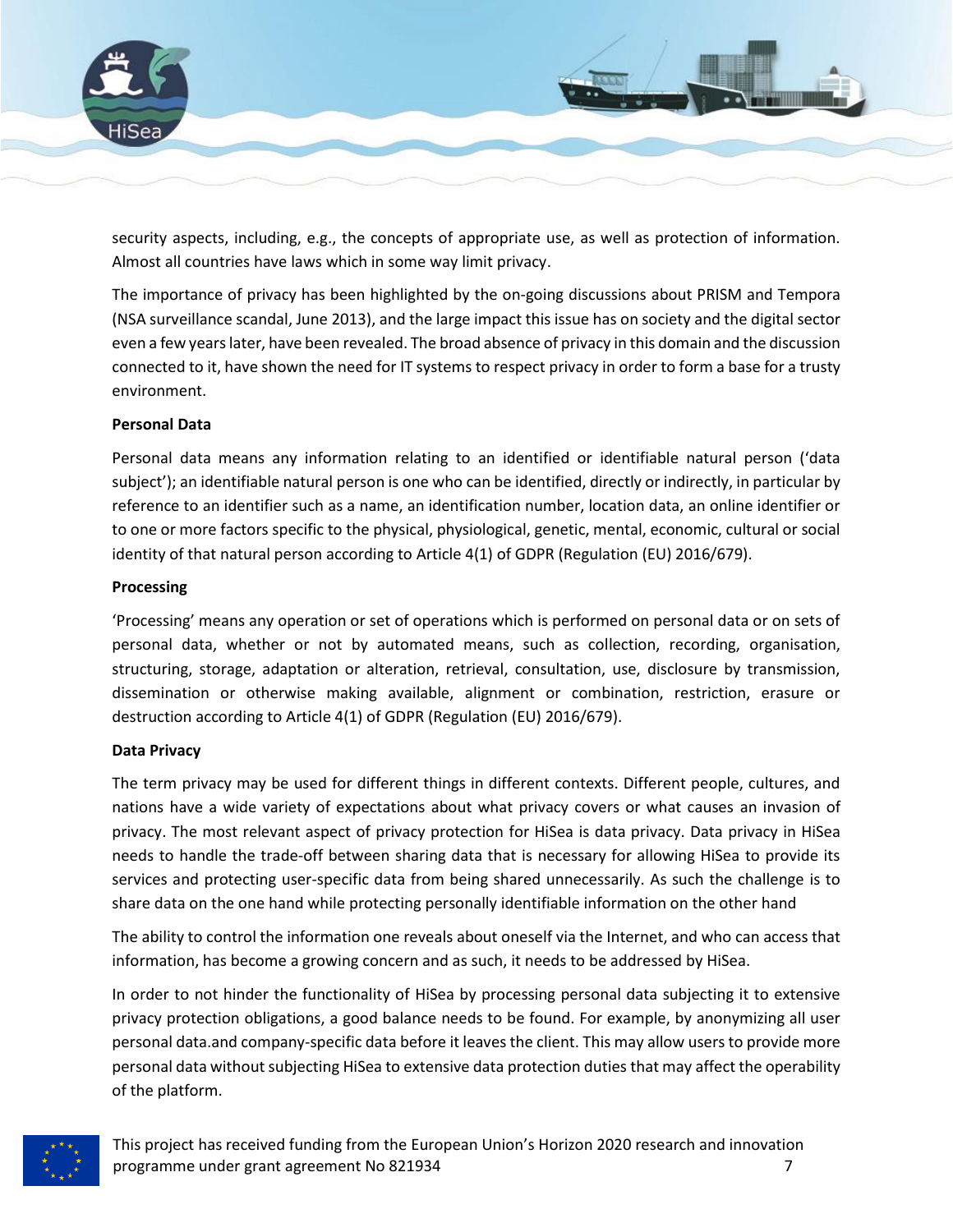

## <span id="page-7-0"></span>2.2 Involvement of non-EU countries

If any personal data is transferred from the EU to a non-EU country or international organization during the implementation of the project a confirmation that a personal data transfer is in accordance with Chapter V of the General Data Protection Regulation 2016/679 will be submitted to EC. In that case, it may be necessary to make a data transfer agreement with the recipient or obtain a specific authorization by the national data protection authority. In addition, in cases where personal data is transferred from a non-EU country to the EU (or to another third country), a confirmation that such a transfer complies with the legislation of the country in which the data was collected will be submitted. Finally, in case an activity undertaken in non-EU countries raises an Ethics issue, the HiSea project will ensure that the research conducted outside the EU is in line with the relevant and applicable EU legislation.

## <span id="page-7-1"></span>2.3 General Data Protection Regulation

The General Data Protection Regulation (GDPR) is a regulation on data protection and privacy for all individual citizens of the EU. It was introduced in April 2016 and became mandatory and enforceable on 25th May 2018. The goal of this regulation is to provide control to individuals over their own personal data so that they know what kind of personal data is saved, how it is used, and in certain circumstances require their consent for the processing of their data.

Clearly, Hisea platform development is affected by the above-mentioned privacy issue and as such developers must follow the requirements of this regulation. The table below details some of the main requirements and their specific relevance for HiSea, including the likelihood of occurrence and measures that will be taken by HiSea to comply with each requirement.

| <b>GDPR Requirements</b>                                   | HiSea Relevance (level of likelihood and<br>measures to be taken) |
|------------------------------------------------------------|-------------------------------------------------------------------|
| Scope: The regulation applies to (1) the processing of     | High. HiSea is designed specifically for the                      |
| personal data in the context of the activities of the data | European market and will process the                              |
| controller or processor (e.g. cloud service provider,      | personal data and monitor the behaviour of                        |
| such as DIAS) that), or the data subject (person) is       | data subjects in the EU in the course of                          |
| established in the EU; or (2) to the processing of         | offering its services and is thus subject to the                  |
| personal data of data subjects in the EU, by a controller  | GDPR.                                                             |
| or processor not established in the EU, where the          |                                                                   |
| processing activities relate to: (a) the offering of goods |                                                                   |
| and services to such data subjects in the EU, or (b) the   |                                                                   |
| monitoring of their behaviour as it takes place in the     |                                                                   |
| EU; or (3) where the processing is performed by a          |                                                                   |

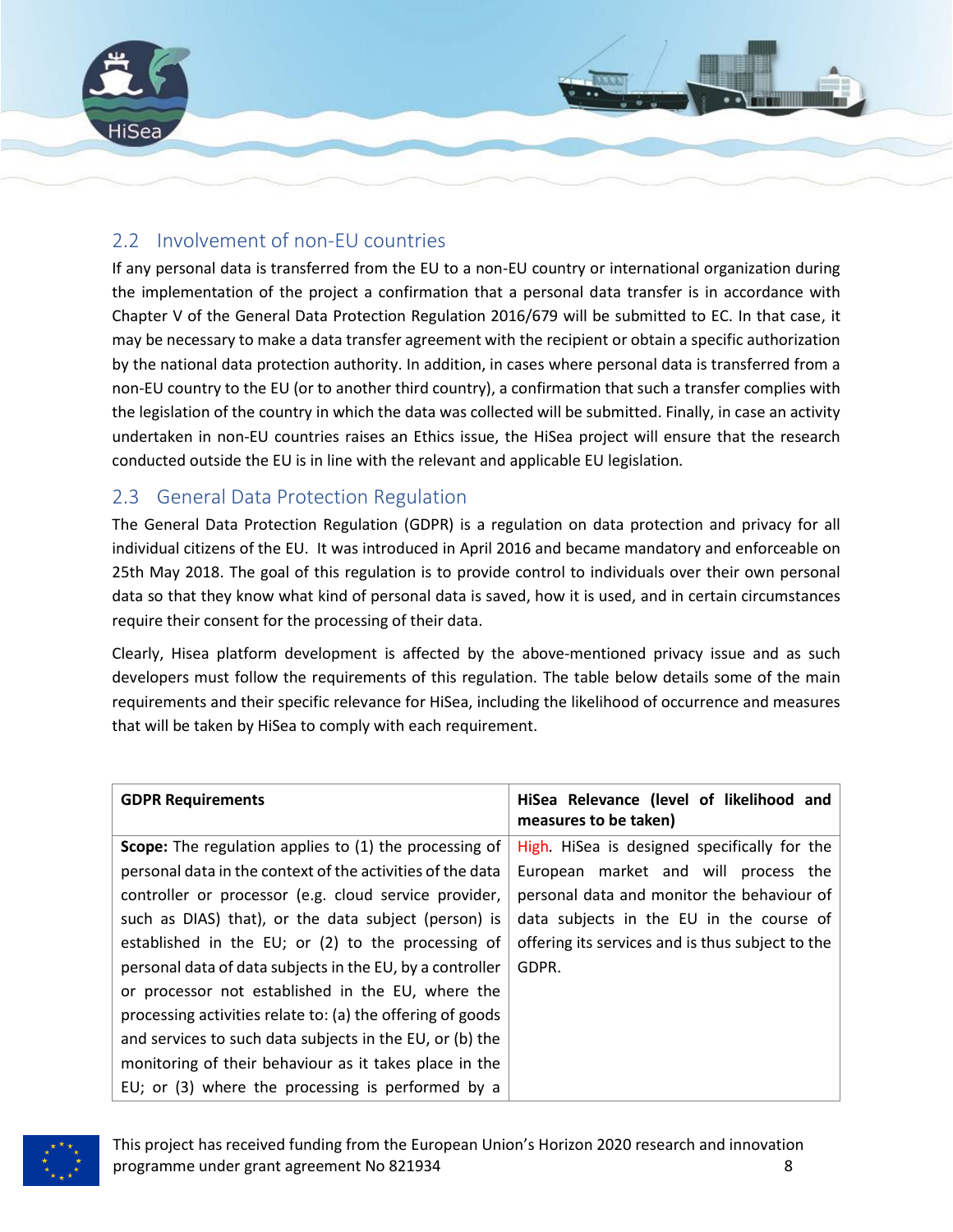



| controller not established in the EU, but in a place<br>where Member State law applies.                                                                                                                                                                                                                                                                                                                                                                                                                       |                                                                                                                                                                                                                                                                                                           |
|---------------------------------------------------------------------------------------------------------------------------------------------------------------------------------------------------------------------------------------------------------------------------------------------------------------------------------------------------------------------------------------------------------------------------------------------------------------------------------------------------------------|-----------------------------------------------------------------------------------------------------------------------------------------------------------------------------------------------------------------------------------------------------------------------------------------------------------|
| Accountability: the GDPR requires controllers to be<br>responsible for, and able to demonstrate compliance<br>with its core principles, including data minimization;<br>lawfulness, fairness and transparency of processing<br>purpose limitation; accuracy,<br>activities;<br>storage<br>limitation, and integrity and confidentiality.                                                                                                                                                                      | High. HiSea will process personal data only in<br>accordance with such principles, and will<br>implement procedures and other measures<br>to ensure and to be able to demonstrate<br>compliance with the GDPR.                                                                                            |
| Lawfulness of Processing: according to Article 6 of<br>GDPR the processing of personal data must rely on one<br>of the legal bases for processing detailed in Article 6 of<br>the GDPR.                                                                                                                                                                                                                                                                                                                       | Medium. HiSea will ensure the processing of<br>personal data is based on a legal basis in<br>accordance with the GDPR, and will obtain<br>the data subjects' consent where required.                                                                                                                      |
| Data Protection Officer: The GDPR requires the<br>appointment of a Data Protection Officer ("DPO")<br>where: (a) the processing is carried out by a public<br>authority or body; (b) the core activities of the<br>controller or processor consist<br>of processing<br>operations which require regular and systematic<br>monitoring of data subjects on a large scale; or (c) the<br>core activities of the controller or processor consist of<br>processing on a large scale of special categories of data. | Medium. The HiSea consortium will establish<br>effective ethical management, rooted in the<br>project, with a thorough understanding of<br>both the underlying science as well as the<br>associated ethical principles.                                                                                   |
| Data Protection by Design and by Default: The GDPR<br>controllers to<br>implement appropriate<br>requires<br>technical and organisational measures, such as<br>pseudonymisation, designed to implement data<br>protection principles and for ensuring that, by default,<br>only personal data which are necessary for each<br>specific purpose of processing are processed.                                                                                                                                   | Medium. HiSea will implement technical and<br>organisational measures to ensure data<br>minimization and compliance with other data<br>protection principles. For example: HiSea will<br>ensure that the personal data collected on<br>the HiSea platform will not be attributed to a<br>specific person. |
| Data Breach Notification: According to the GDPR, in<br>the case of a personal data breach, the controller is<br>required to notify the competent supervisory authority<br>of the breach without undue delay, and within no later<br>than 72 hours of becoming aware of it. Where the<br>personal data breach is likely to result in a high risk to<br>the rights and freedoms of natural persons, the                                                                                                         | Medium. HiSea will implement measures and<br>procedures for the prevention, detection and<br>notification of personal data breaches as<br>required by the GDPRdata breach is detected<br>and the individuals in the case that a negative<br>impact on that person is determined.                          |

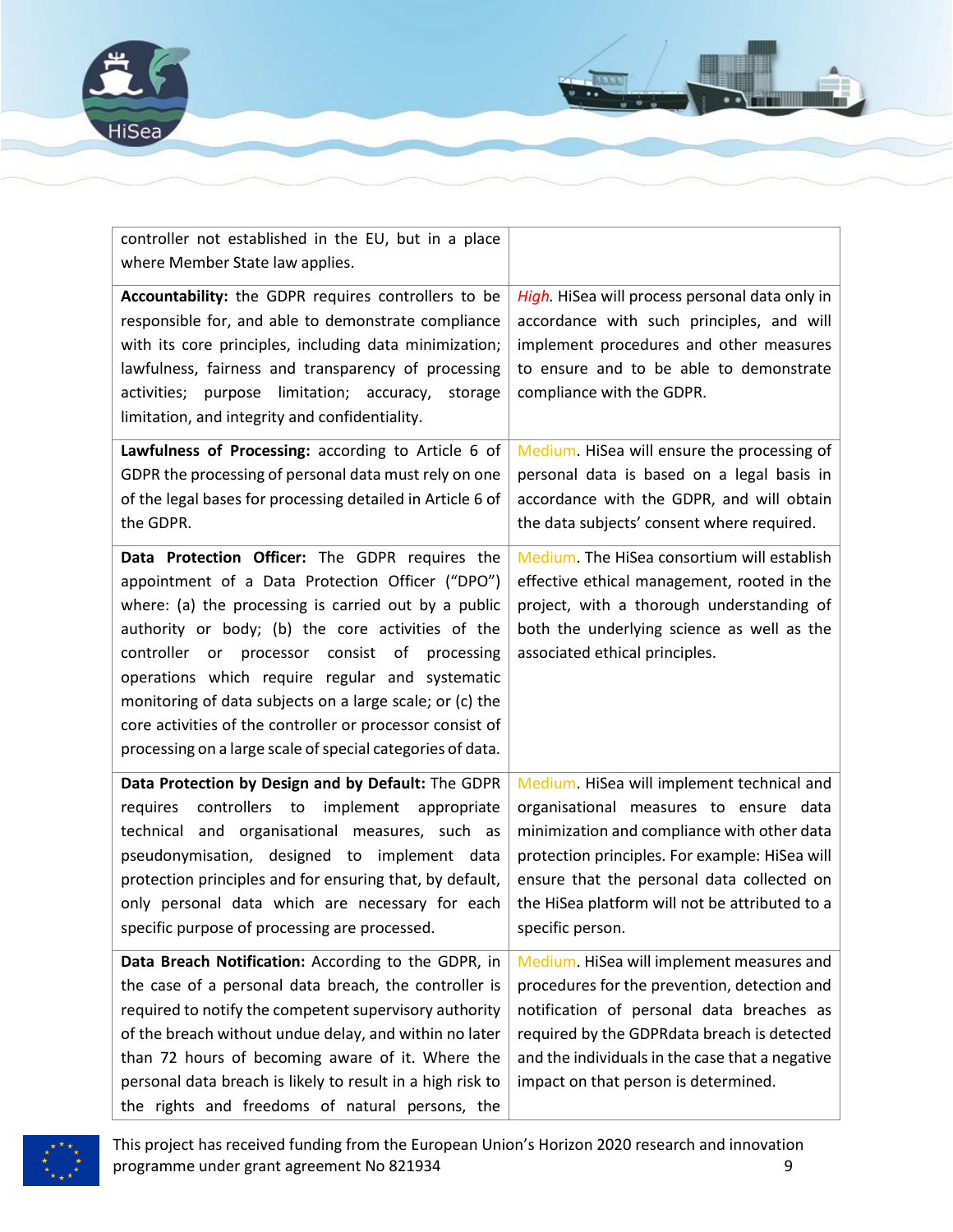

| controller shall communicate the data breach to the         |                                                |
|-------------------------------------------------------------|------------------------------------------------|
| data subjects without undue delay.                          |                                                |
| Data Subjects' Rights: The GDPR requires allowing data      | Medium. HiSea will create procedures and       |
| subjects to exercise their rights to rectification,         | implement measures to allow data subjects      |
| erasure, restriction of processing, data portability, right | to exercise their rights where applicable by   |
| to object, and right to not be subject to automated         | the GDPR.                                      |
| processing.                                                 |                                                |
| Records of processing Activities: The GDPR requires         | Medium HiSea will implement procedures         |
| controllers to maintain records of its processing           | and measures to record its processing          |
| activities that include the information detailed in         | activities that will include a permanent       |
| Article 30, and that shall be made available to the         | logging service.                               |
| supervisory authority on request.                           |                                                |
| Providing notice to the data subject before or at the       | High. HiSea will compose a privacy policy that |
| time of collection: The GDPR requires controllers to        | will contain all the required information as   |
| notify the data subjects, at the time when personal         | per Article 13 of the GDPR and will take       |
| data are obtained, with information such as: (a) the        | measures to ensure that data subjects are      |
| identity and contact details of the controller and its      | exposed to it on or before any personal data   |
| representatives; (b) the contact details of the DPO,        | is collected.                                  |
| where applicable; (c) the purpose and legal basis for       |                                                |
| processing the personal data, including the legitimate      |                                                |
| interest pursued by the controller as a basis for           |                                                |
| processing, where applicable; (d) any third parties who     |                                                |
| will have access to the personal data; (e) whether the      |                                                |
| controller intends to transfer the data to any country      |                                                |
| out of the EU and the safeguards taken by the               |                                                |
| controller for such transfer; (f) the retention period for  |                                                |
| the personal data processed by the controller; (g) the      |                                                |
| existence of data subjects' rights and how to exercise      |                                                |
| them; and (h) data subjects' right to lodge a complaint     |                                                |
| with the competent supervisory authority.                   |                                                |

## <span id="page-9-0"></span>3 Impact to HiSea

Currently the world is facing the age of information where huge amounts of unnecessary information is collected and continually generated. Information is now an integral part of HiSea's services and activities and the project is therefore required to ensure compliance with the applicable privacy and data protection

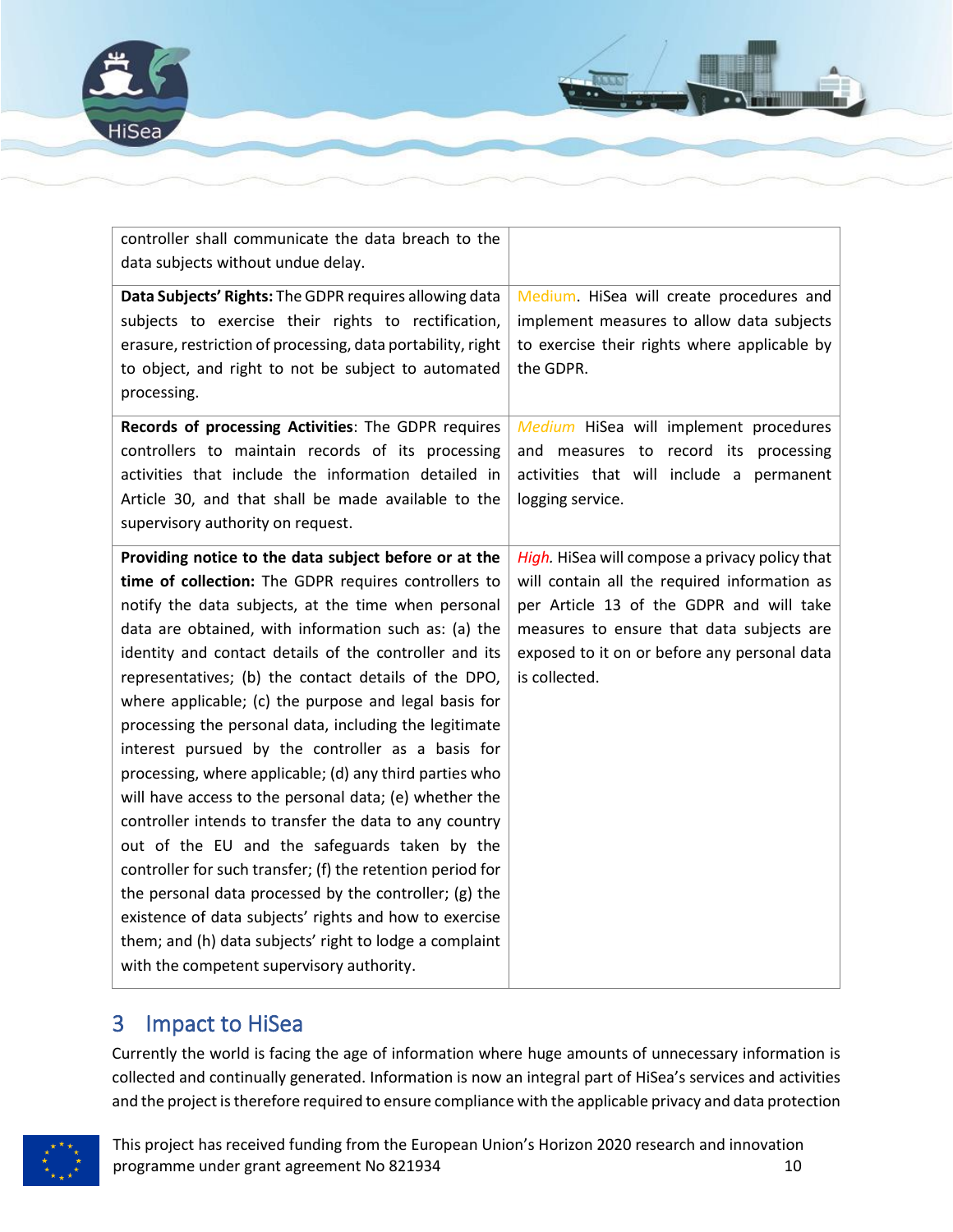

laws and regulations. for that purpose. HiSea introduces ethical guidelines for developers in order to fulfil this need.

### **Collection**

The collection of data is the active process by a system of gathering personal data in order to store and process it at later stages. Data collection on the HiSea project will follow the guidelines below:

- Data must be relevant and not excessive in relation to the purpose for which they are processed.
- Data must be collected for explicit and legitimate purposes and used accordingly.
- When personal data is collected, the least intrusive and costly data collection method should be chosen.
- Confirmation of informed consent shall be obtained, where necessary.

### **Data Storage**

The data storage of personal information is necessary to maintain users' personal data for the necessary retention period in accordance with the purpose of processing. In order to avoid storage of unnecessary information, the following guidelines should be observed:

- Data must be accurate and updated as necessary.
- Data that identifies individuals must not be kept longer than necessary, considering, among others, the purpose for the collection and processing of such data.

### **Processing**

- Data must be processed fairly and lawfully.
- Data controllers are required to provide reasonable measures for data subjects to exercise their rights with regards to their personal data.

### **General**

Certain aspects should be considered in all processes throughout the chain of transferring data. These include:

- **Anonymisation** is the process used to strip personal data from all elements likely to help identify directly or indirectly the data subject (e.g. name, age, address, social security number, etc.). These elements are deleted to ensure re-identification is not possible.
- **Pseudonymisation** means the processing of personal data in such a manner that the personal data can no longer be attributed to a specific data subject without the use of additional information, provided that such additional information is kept separately and is